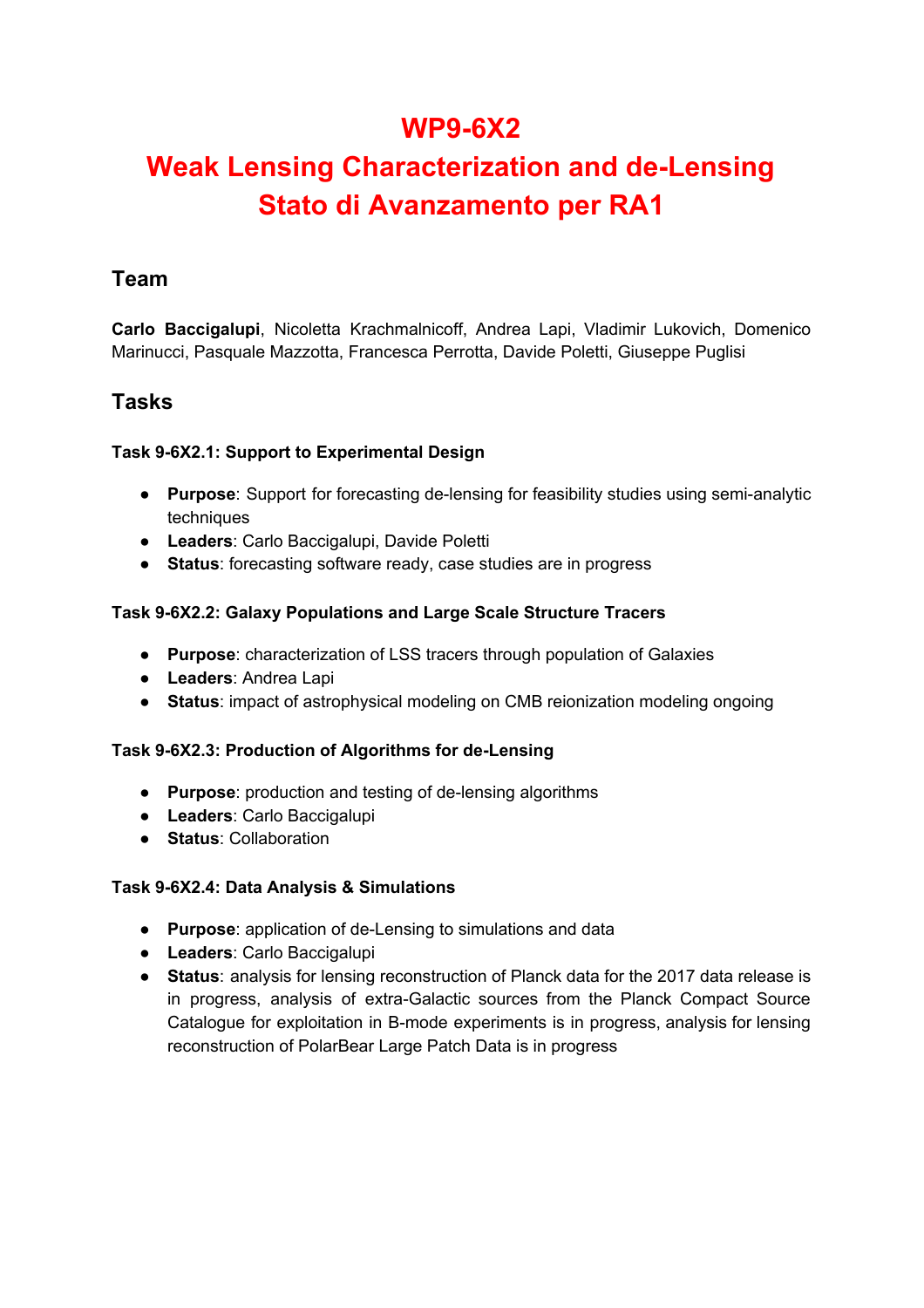# **Polarized Point Sources: Joint Data Analysis of Planck and NVSS Puglisi, Perrotta and SISSA Group**

- **● Using Planck and ancillary observations for estimating the point source bias in B-modes as seen from a ground based experiment observing 1-5% sky fractions, as a function of angular resolution and sensitivity**
- **● The Planck consists in about 30 polarized sources at 143 GHz with polarization fraction between 2 and 20%, full sky**
- **● The NVSS catalogue observed about 2000 polarized sources, on 82% of the sky**
- **● A Kolmogorov-Smirnov Test returns a p-value of about 0.28, indicating that the two samples come from the same distribution**
- **● The two datasets are being combined for building a model for B-modes point source bias in BB power spectrum measurements**